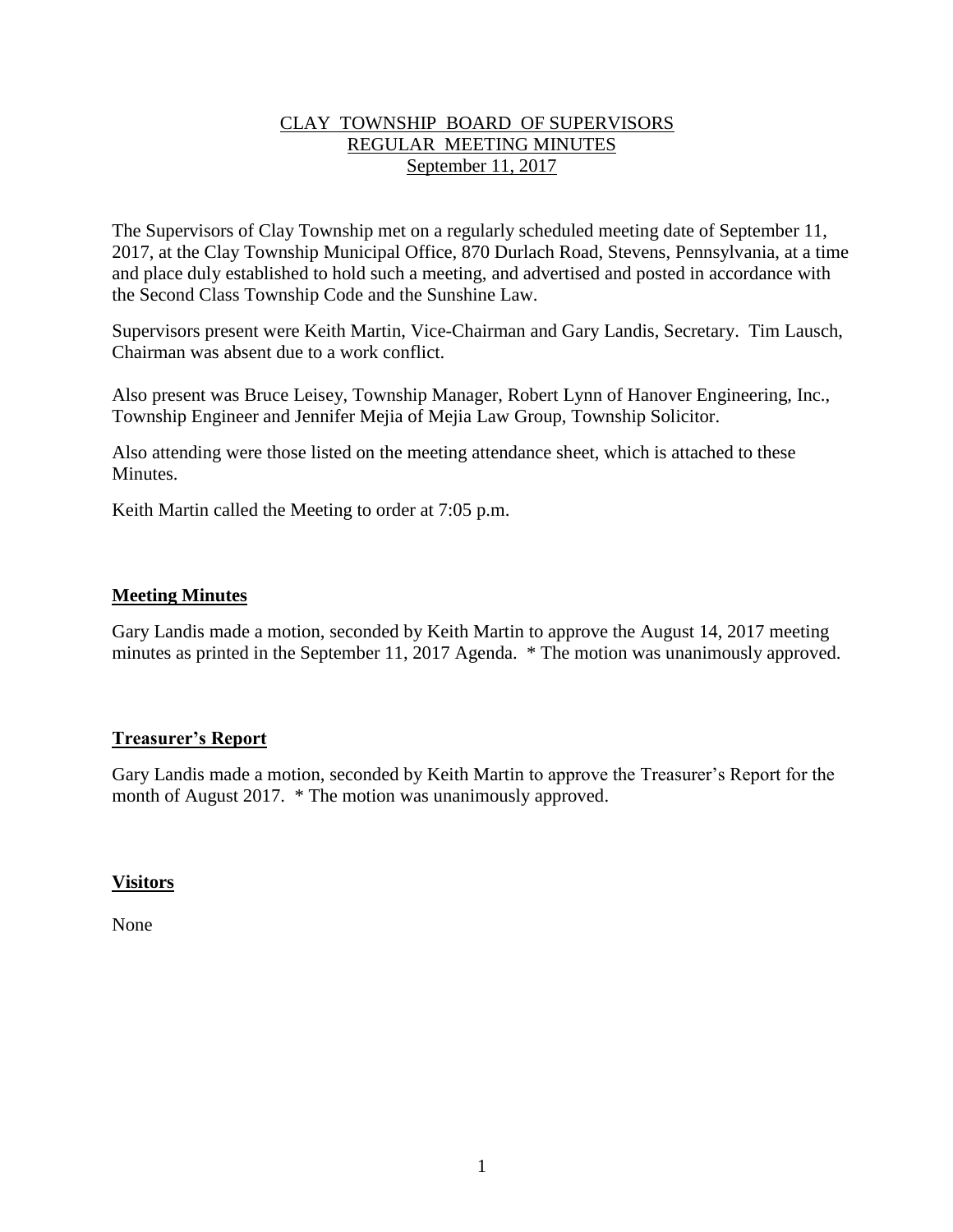# **Engineer's Report**

1. 138 Bloomfield Drive – Landscape Buffer Easement Modification

Sharen and Mike Redcay are requesting permission to replace a dead evergreen tree with skip laurel bushes, dwarf butterfly bushes, black-eye susan and knockout roses. The landscape is in a Landscape Buffer Easement approved with the Land Development Plan for Clearview Gardens development.

The Redcays stated that they have approval from the Clearview Gardens HOA to replace the plantings.

During discussion it was noted that there may be other trees within the Landscape Buffer Easement that are failing. It was agreed that Township Staff will inspect the trees.

After discussion, The Board of Supervisors felt the new plants met the intent of the Landscape Buffer Easement.

Gary Landis made a motion, seconded by Keith Martin to approve the requested landscape changes. \* The motion was unanimously approved.

2. Weiler Walls – Land Development Plan #16-11

Tom Matteson, Diehm & Sons, reviewed the plan with the Board of Supervisors. The plan is proposing to develop a 21,300 sf building and associated infrastructure on a 5.542 acre lot.

There was discussion on the waivers specifically related to landscaping.

Gary Landis made a motion, seconded by Keith Martin to approved the following waivers, deferral and modifications at outlined in the Hanover Engineering letter dated 8/25/17. \* The motion was unanimously approved.

## Section 303.A – Preliminary Plan Application

The applicant is requesting a waiver of the requirement to process a separate Preliminary and Final Land Development plan. The justification provided is that the plan is simple in nature and is part of a larger, planned industrial development. The applicant believes that the plan meets the requirements for both Preliminary and Final Plans.

## Section 409 – Environmental Impact Assessment Report required for buildings over 10,000 square feet

The applicant is requesting a waiver of the requirement to provide an Environmental Impact Assessment Report for buildings over 10,000 sf. The applicant notes that the proposed building, at full build-out, is proposed to be 21,300 sf. The applicant notes that the building will be located in a planned industrial development. The justification provided is that an Environmental Impact Assessment Report has been provided with the overall development. The applicant further notes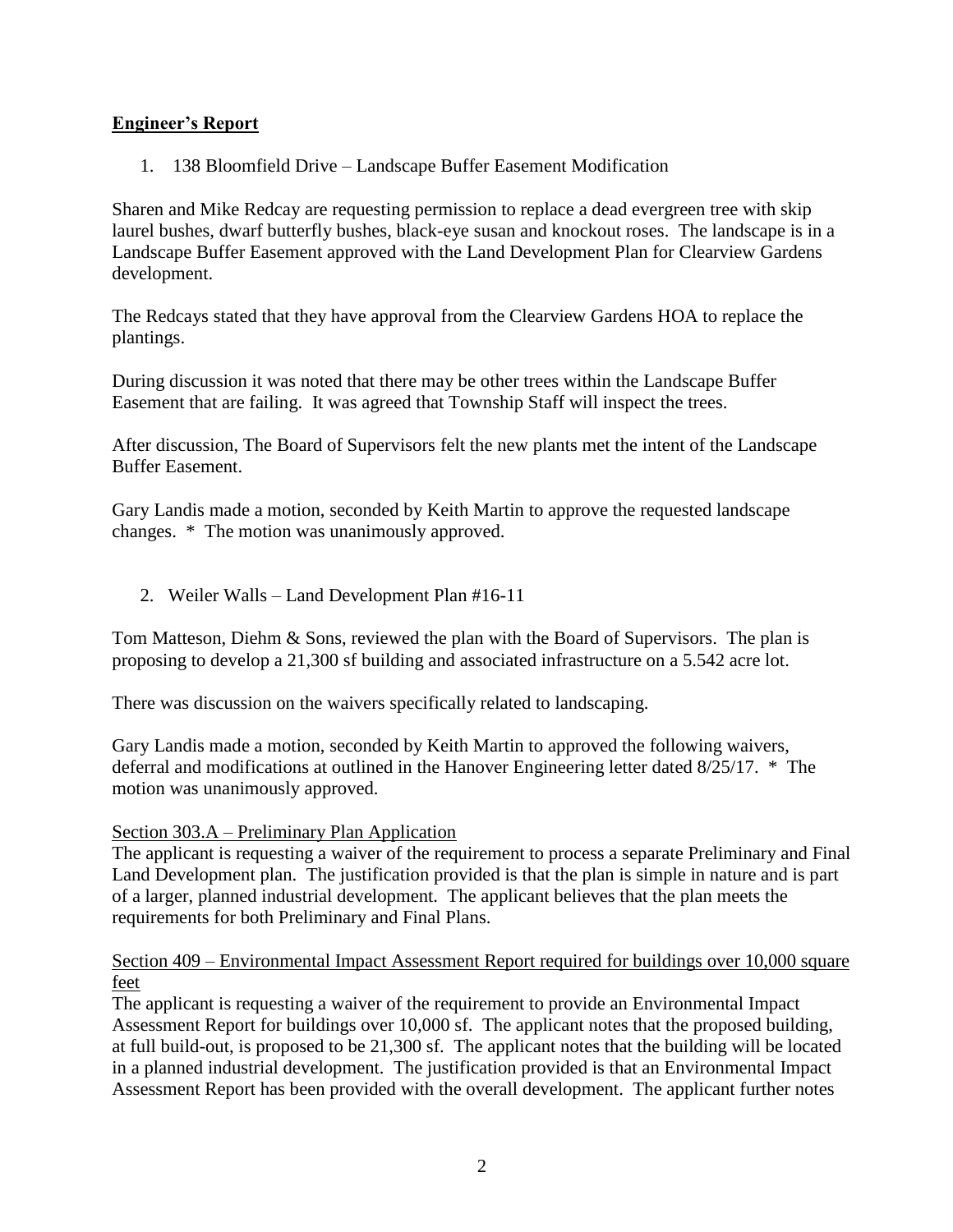that the existing property is actively cultivated, reducing any possibility of environmental impact. The applicant has included a PNDI receipt that also confirms no environmental impacts are known.

# Section 602.V.12 and Section 603.B.1 – Sidewalks

The applicant has requested a deferral of the requirement to install sidewalks along all adjacent streets. The justification provided is that the surrounding area has no sidewalks within 1,000 feet of the site. The applicant notes that the proposed business will not generate any pedestrian traffic. The applicant requests a deferral of the requirement for sidewalk until such time as the Township deems necessary. The applicant notes that Note 19 has been provided on the Cover Sheet to make this requirement clear.

Section 603.A.2.e – Parking shall be set back 30' minimum from a building in the LI zone The applicant is requesting a modification of the requirement for parking to be setback 30-feet from a building in the LI zone. The justification provided is that there is minimal amount of parking proposed within 30 ft of the proposed building. The applicant feels that moving the parking out of the 30 ft area would be a waste of space for this plan. The applicant also notes that it would push the ADA parking further away from the building's entrance.

# Section 609.E.4.b, Section 609.E.4.c and Section 609.E.4.d(3) – Interior parking lot landscaping, trees required interior to the parking lot, and landscape islands required every 10 spaces or at the end of every parking row

The applicant is requesting a modification of the landscape requirements to provide interior parking lot landscaping, to provide the trees required interior to the parking lot, and to provide landscape islands required every 10 spaces or at the end of very parking row. The applicant proposes that in lieu of parking lot landscaping located on islands within the parking lot, the plan proposes landscaping to be placed between the parking lot and Enterprise Road, and along the parking lot on the east side of the property. The applicant notes that the disbursement of the landscaping in these areas will provide the aesthetic, environmental and buffering functions that trees planted in interior islands would provide, while allowing the owner more efficient snow plowing operations.

\*\*It was noted that the developer will supply the same number of trees at other places on the lot.

## Section 609.F.2.a – Screening

The applicant is requesting a modification of the requirement to provide a high level and low-level screen around the perimeter of the property adjacent to the public street. The applicant feels that a completely screened buffer is not advisable from a policing and security standpoint. It could also make it difficult from those who need to find the business to locate it. The applicant proposes that instead of a complete visual screen both high level and low level, the plan proposes a row of shrubs to screen the parking and additional street trees. The applicant feels that the proposed landscape plan will create an attractive environment along Enterprise Road. The proposed modification is consistent with other project involving parking lot projects within the Township,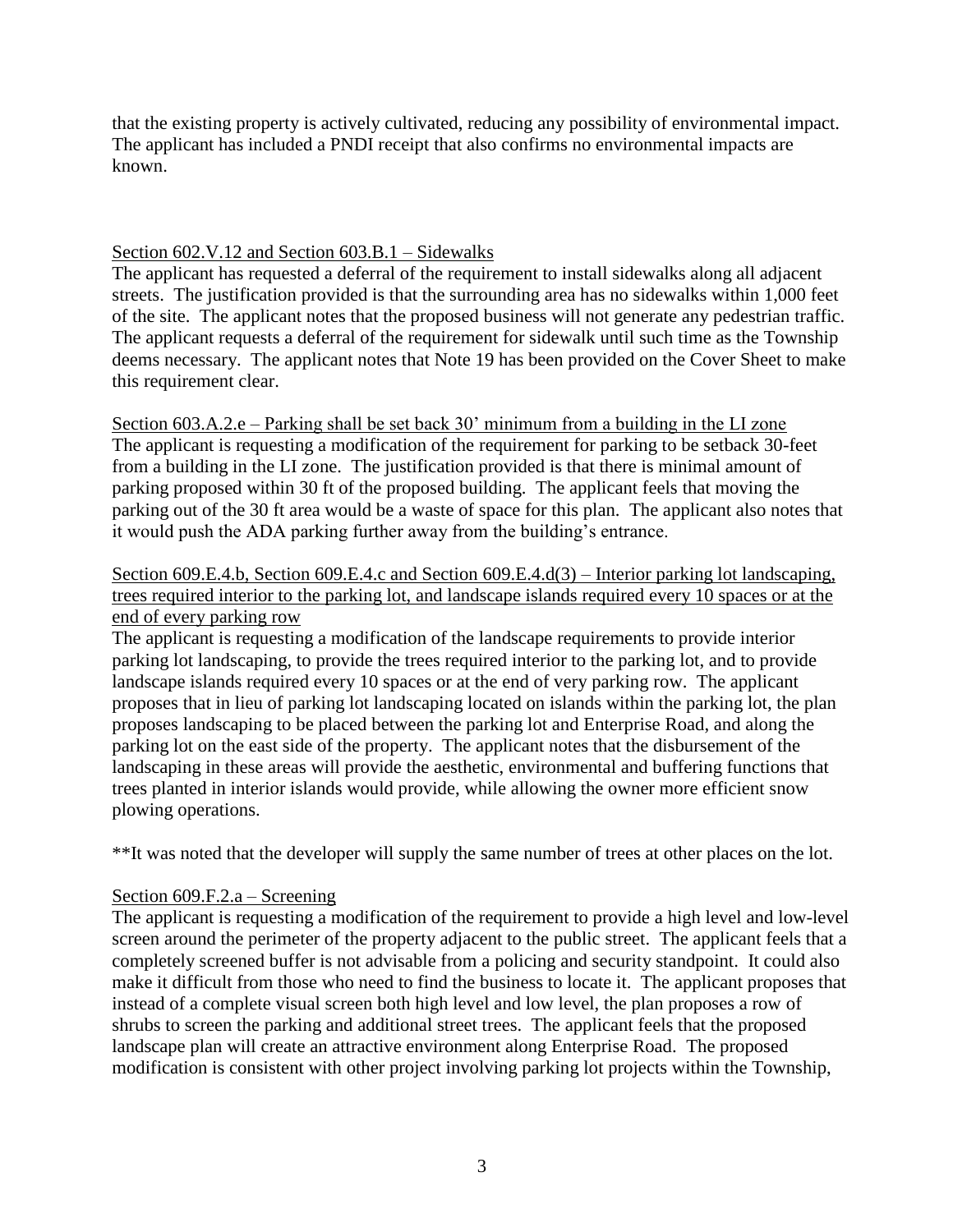which have been approved without the high level and low-level buffers (Paul B Zimmerman, Two Cousins Pizza, The Udder Choice, etc.)

\*\*It was noted that the developer will supply the same number of trees at other places on the lot.

Gary Landis made a motion, seconded by Keith Martin to approve relief from Chapter 10, Section 104 b and 104 h to install a 6' and 8' high chain link fence with solid slats to screen the storage area in compliance with the Zoning Ordinance. \* The motion was unanimously approved.

Gary Landis made a motion, seconded by Keith Martin to grant conditional approval contingent on compliance with the Hanover Engineering letter dated 8/25/17 and after the final approval and recording of the Countryside Enterprises Subdivision Plan. \* The motion was unanimously approved.

3. First Response Team of America – plan overview #17-01

Tom Matteson, Diehm & Sons, Jim Hughes and Kurt Williams, Salzmann & Hughes PC, reviewed the plan with the Board of Supervisors. The intent of the review was to introduce the plan and discuss the proposed waivers, not for plan approval.

The developer informed the Board of Supervisors that some of the same waiver requests were related to its desire to have the ability to sub-lease portions of the building for other LI uses, which included light manufacturing.

The Board of Supervisors informed the developer that they had some reservations to the potential of sub-leases.

There was an agreement to require a note on the plan stating "before uses are added by sub leasing, compliance with Land Development requirements would need to be reviewed.

4. Weaver Excavating – As-Built Plan Waiver and Escrow Release

Bob Lynn reviewed the escrow release with the Board of Supervisors. Bob recommends a reduction in the amount of \$592.88 and retain balance for as-built plans and contingencies.

The Board of Supervisors denied the request of a waiver of As-Built Plans based on the nature of the land use.

Gary Landis made a motion, seconded by Keith Martin to approve escrow release in the amount of \$592.88, leaving a balance of \$2,408.93. \* The motion was unanimously approved.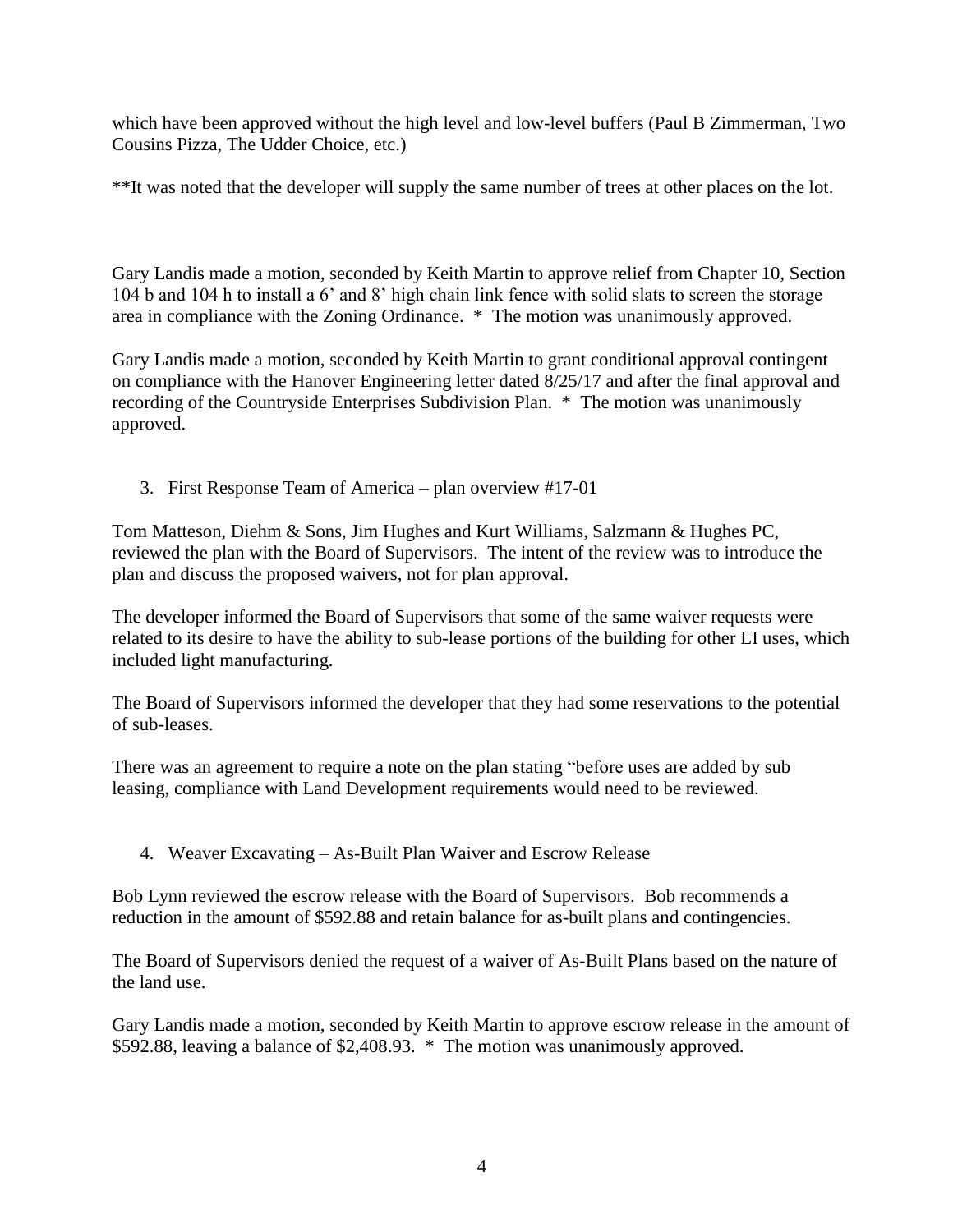5. Two Cousins – Approval of Updated Cost Opinion

Bob Lynn reviewed the updated Cost Opinion supplied by the Developer with the Board of Supervisors.

Gary Landis made a motion, seconded by Keith Martin to approve updated Cost Opinion amount of \$570,702 and authorize the Township Manager to release existing Letter of Credit with BB&T when new Letter of Credit in amount of \$570,702 is received. \* The motion was unanimously approved.

## **Old Business**

1. Charity Gardens HOA – request to plant trees on park property

This item was tabled at this time until. The Township Manger will get a recommendation from the Park & Rec Board.

2. Furnace Hill Road, Camp Road and West Girl Scout Road Storm Water Issues

Bob Lynn updated the Board of Supervisors on the progress of identifying the issues that exacerbated stormwater runoff during the recent storms.

No decisions were made at this time.

## **New Business**

1. Request for Payment for the Snyder Park Pavilion Project

Bob Lynn reviewed the payment requests with the Board of Supervisors.

Gary Landis made a motion, seconded by Keith Martin to approve payment #6 on Contract #2 in the amount of \$3,329.60 to Spotts Brothers. \* The motion was unanimously approved.

Gary Landis made a motion, seconded by Keith Martin to approve payment #6 on Contract #3 in the amount of \$2,143.44 to AKC Mechanical. \* The motion was unanimously approved.

2. MS4 Sediment Reduction Plan Approval

Bob Lynn informed the Board of Supervisors that notice was advertised on 7/26/17 that the Board of Supervisors will receive public comment on proposed CBPRP until 8/25/17. No comments were received during that time.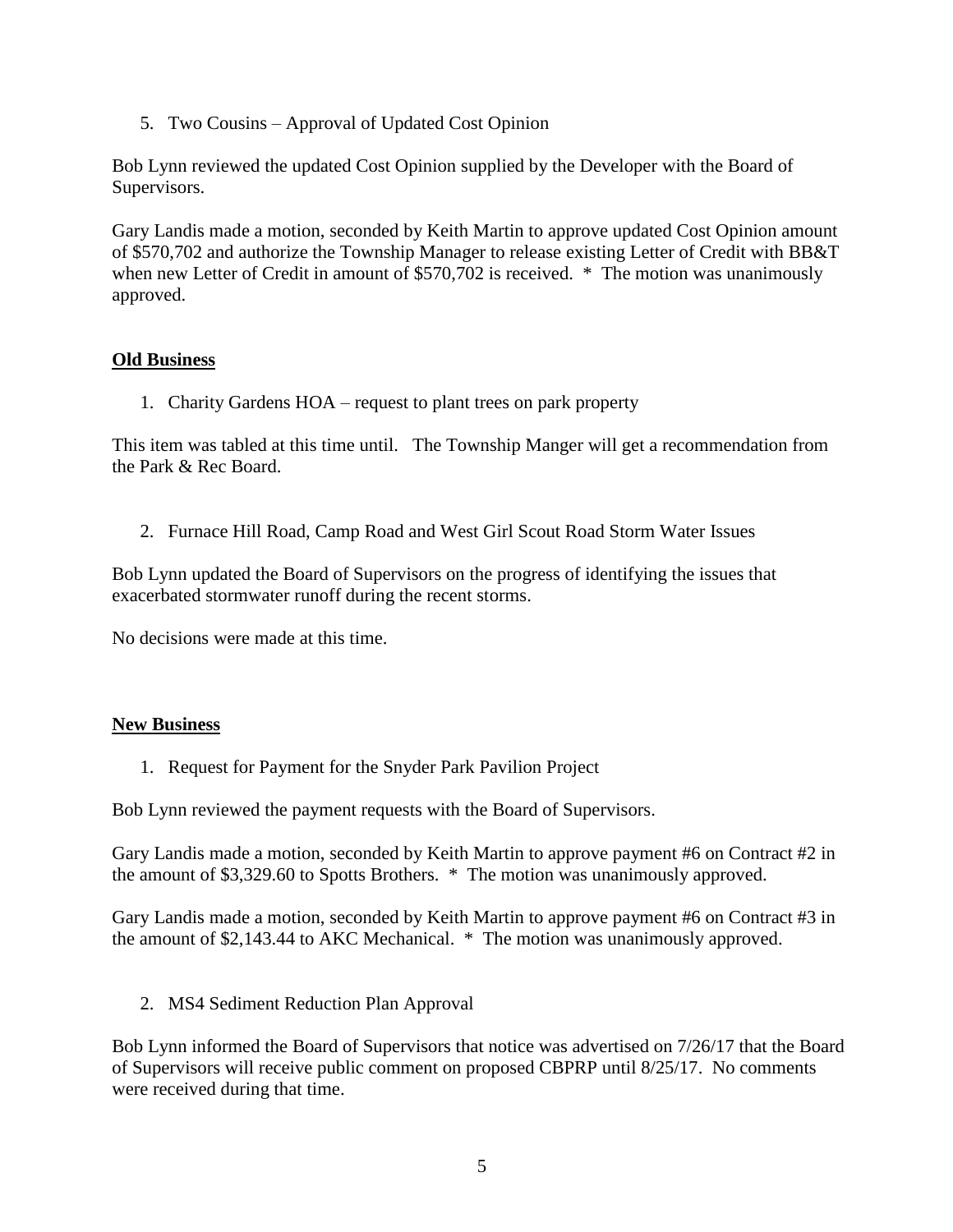Gary Landis made a motion, seconded by Keith Martin to approve the CBPRP and to forward to PA DEP and authorize the Township Manager to sign application. \* The motion was unanimously approved.

#### 3. Clay School Road Traffic Concerns

Bruce Leisey reviewed a letter that was received from Wynne Cloud, 110 Bloomfield Drive expressing concerns with traffic issues along Clay School Road and Snyder Lane.

After discussion, it was decided that the Township Manager will inform Mr. Cloud that the Board of Supervisors will research accident history in the area and possible resolutions to the concerns.

#### 4. Approve 2018 Pension MMO

After review, Gary Landis made a motion, seconded by Keith Martin to approve the 2018 Minimum Municipal Obligation (MMO) in the amount of \$13,855, of which \$13,855 is projected to be funded by State Aid. \* The motion was unanimously approved.

5. 2017 Sealcoat Projects

The 2017 sealcoat bids were not completed as of 9/11/17. Due to concerns with the Fall weather and the shortened daytime window to complete the work, The Board of Supervisors authorized the Roadmaster to notify the contractor that the sealcoating bids will not be completed and the Township Manager will send written notice to contractor.

#### . **Bills to be Paid**

#### General Fund

Gary Landis made a motion, seconded by Keith Martin, to approve the General Fund bills totaling \$45,974.44 for the month of August. \* The motion was approved unanimously.

#### Rec Fund

Gary Landis made a motion, seconded by Keith Martin, to approve the Recreation Fund bills totaling \$9,329.62 for the month of August. \* The motion was approved unanimously.

#### Sewer Fund

Gary Landis made a motion, seconded by Keith Martin, to approve the Sewer Fund bills totaling \$4,275.63 for the month of August. \* The motion was approved unanimously.